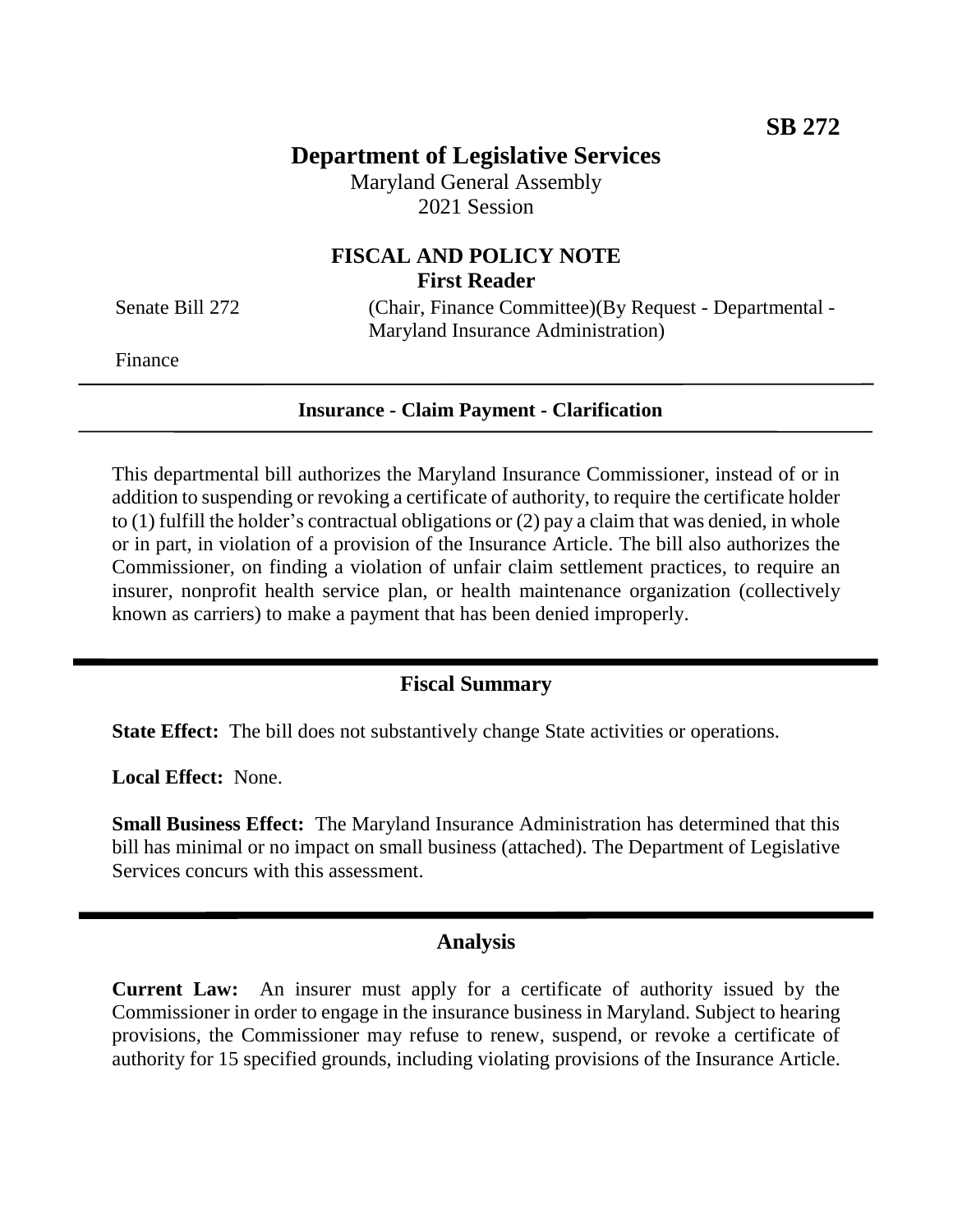Instead of or in addition to suspending or revoking a certificate of authority, the Commissioner may impose a penalty of at least \$100 and up to \$125,000 for each violation of the Insurance Article and require the holder to make restitution to any person who has suffered financial injury because of the violation.

On a finding of a violation of Title 27, Subtitle 3 of the Insurance Article (unfair claim settlement practices), the Commissioner may impose specified penalties and require a carrier to make restitution to each claimant who has suffered actual economic damage because of the violation.

Under §§ 15-10A-04 and 15-10D-03 of the Insurance Article (adverse decisions, grievance decisions, coverage decisions, and appeal decisions), if a carrier fails to fulfill the carrier's obligations to provide or reimburse for health care services specified in the carrier's policies or contracts, the Commissioner may impose a fine or penalty *or* require the carrier to fulfill the carrier's contractual obligations, provide a health care service or payment that has been denied improperly, or take appropriate steps to restore the carrier's ability to provide a health care service or payment that is provided under a contract.

**Background:** The bill is intended to clarify the regulatory authority of the Commissioner to require that insurers reprocess improperly denied claims in accordance with their insureds' contracts and applicable law. The clarification mirrors the Commissioner's existing authority relating to actions against carriers regarding adverse decisions, grievance decisions, coverage decisions, and appeal decisions.

# **Additional Information**

**Prior Introductions:** None.

**Designated Cross File:** None.

**Information Source(s):** Maryland Department of Health; Maryland Insurance Administration; Department of Legislative Services

**Fiscal Note History:** First Reader - January 12, 2021 rh/ljm

Analysis by: Jennifer B. Chasse Direct Inquiries to:

(410) 946-5510 (301) 970-5510